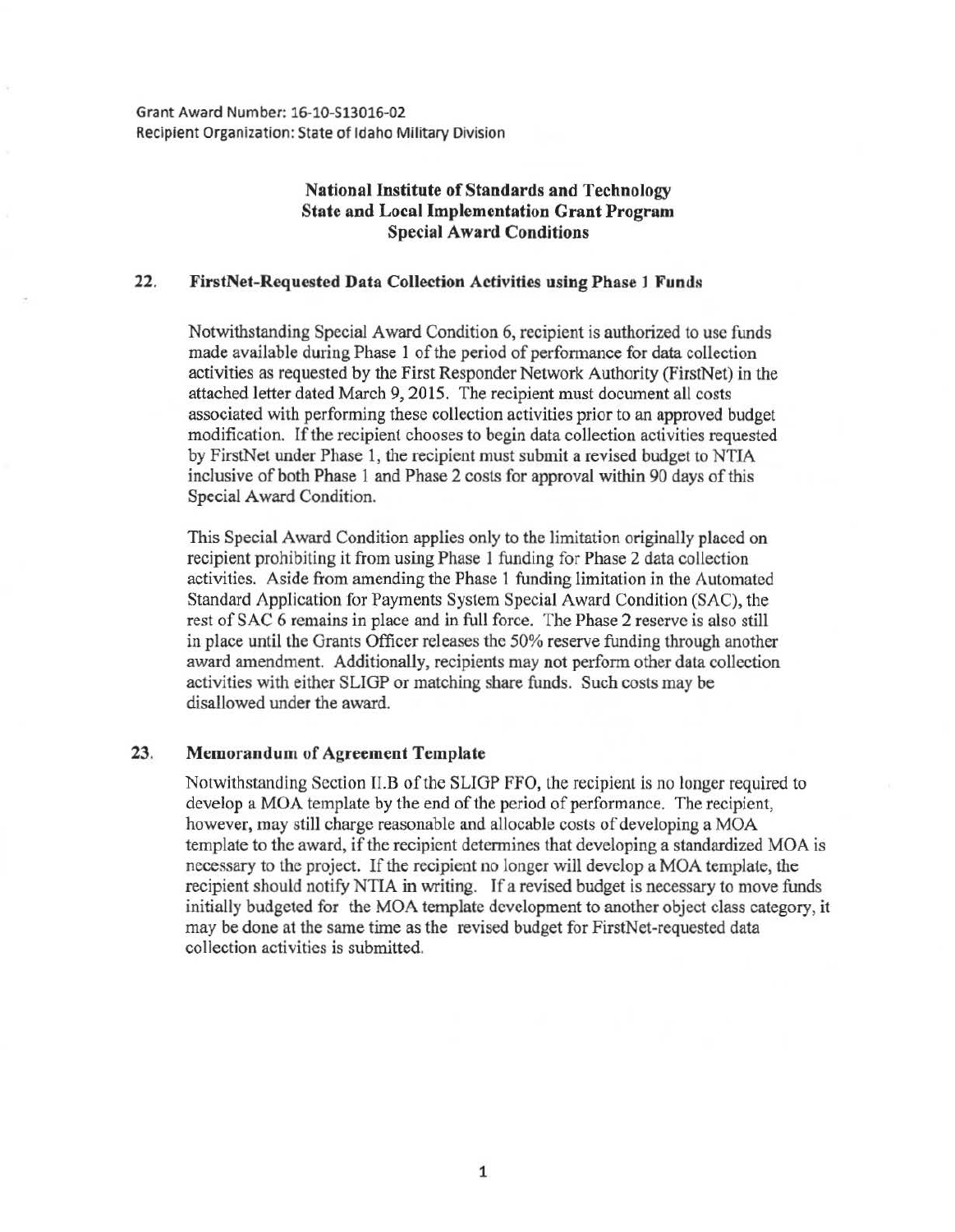

March 9, 2015

The Honorable Lawrence E. Strickling Assistant Secretary for Communications and Information U.S. Department of Commerce 1401 Constitution Avenue, N.W. Washington, D.C. 20230

RE: SLIGP Second Phase - Finalized Data Collection Elements

Dear Assistant Secretary Strickling:

The First Responder Network Authority (FirstNet) has confirmed its approach to data collection for the second phase of the State and Local Implementation Grant Program (SLIGP) following meetings with, and the receipt of input from, the State Single Points of Contact (SPOCs). Based on the processes and anticipated timing for the development of the Comprehensive Network Solution(s) Request for Proposal and State Plans for building, operating. and deploying the nationwide public safety broadband network, along with the feedback from many SPOCs, FirstNet has concluded that the attached data collection elements are those that would be useful for the second phase of SLIGP and will pursue accordingly.

The attached data elements are intended to maximize the collection of stakeholder inputs for FirstNet's planning process to help shape the Nationwide Public Safety Broadband Network acquisition and ultimately the State Plans that are delivered to each Governor. In particular, FirstNet will request data from the States on five general topies:

- I) Coverage- desired coverage areas and deployment phases
- 2) Users and Operational Areas- information on potential user base and their operational areas
- 3) Capacity Planning- information on applications and data usage
- 4) Current Providers / Procurement information on current service providers, plans, and potential barriers to adoption
- 5) State Plan Decision documentation of the process and potential barriers for State Plan decision-making

I thank you for your prompt attention to this matter and, as always, took forward to our ongoing partnership on SLIGP endeavors.

Sincerely TJ Kennedy

**Active Executive Director** First Responder Network Authority

cc: Stephen Fletcher, Associate Administrator for Public Safety National Telecommunications and Information Administration